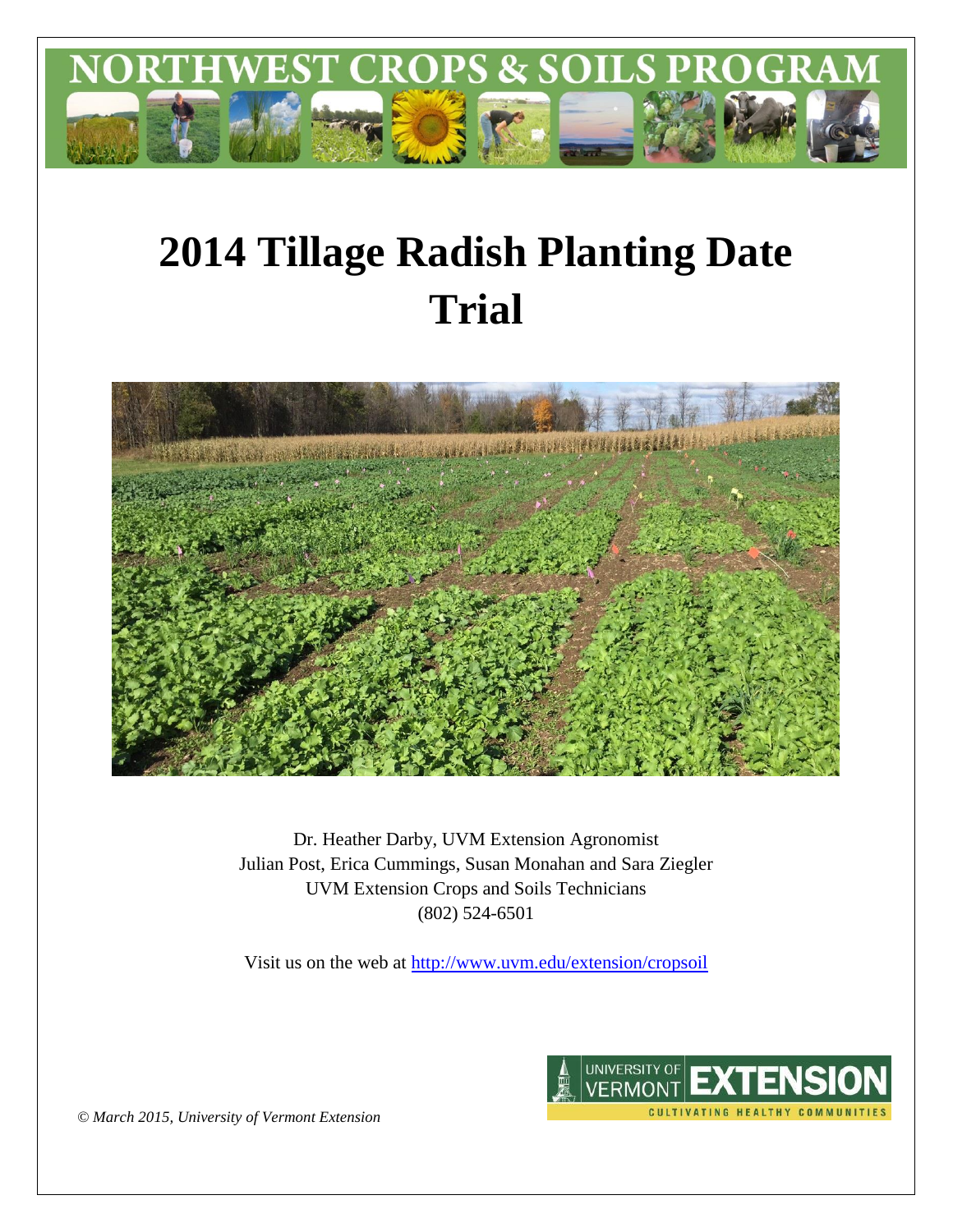## **2014 TILLAGE RADISH PLANTING DATE TRIAL Dr. Heather Darby, University of Vermont Extension heather.darby[at]uvm.edu**

Farmers are interested in growing tillage radishes as they may potentially offer many environmental and economic benefits. Tillage radishes are quick at scavenging excess nitrogen, provide good ground cover, and break down very quickly in the spring to make way for spring planting. The plants winter kill, but the dead frozen plant material can still supress the earliest spring weeds from establishing. The roots themselves are known to drill through compacted soil layers as they grow and the holes left by decomposed roots the next spring may also allow more water to infiltrate into the soil. Although tillage radish may have many benefits, it must be planted earlier than our other cereal grain cover crops commonly used following corn silage. The goal of this project was to identify optimum planting dates for tillage radish in Vermont.

# **MATERIALS AND METHODS**

A trial was conducted at Borderview Research Farm in Alburgh, Vermont in 2014 to evaluate four tillage radish planting dates. The experimental design was a randomized block of 5'x 20' with four replications (Table 1). The soil was a Benson rocky silt loam, and the area was previously planted with barley and oats. The seedbed was prepared with a fall chisel plow, disk, and spike tooth harrow.

| Location                  | Borderview Research Farm - Alburgh, VT     |  |  |
|---------------------------|--------------------------------------------|--|--|
| Soil type                 | Benson rocky silt loam                     |  |  |
| <b>Previous crop</b>      | Barley/oats                                |  |  |
| <b>Tillage operations</b> | Fall chisel plow, disk, spike tooth harrow |  |  |
| Plot size (ft.)           | 5 x 20                                     |  |  |
| <b>Replicates</b>         | $\overline{4}$                             |  |  |
| <b>Seeding rates</b>      | $6 \text{ lbs/ac}^{-1}$                    |  |  |
| <b>Planting date</b>      | 18-Aug, 25-Aug, 2-Sep, 10-Sep              |  |  |
| <b>Harvest date</b>       | $29$ -Oct                                  |  |  |

**Table 1. Agronomic information for the 2014 tillage radish planting date trial at Borderview Research Farm.**

The four planting dates were 18-Aug, 25-Aug, 2-Sep, and 10-Sep. The seeding rate was 6 lbs per acre. Radishes were harvested to determine biomass on 29-Oct. Just before harvest, percent cover was determined by analyzing pictures of a 0.5m² subsample of each plot. Percent cover analysis was performed with the "Imaging Crop Response Analyzer" computer program (http://imaging-crops.dk/). Whole plant biomass (root and vegetation) was harvest and recorded. Five plants were selected at random from each plot sample to record root length. Roots and vegetation were separated and weighed. Subsamples of vegetation and roots were weighed before and after drying to determine dry matter for each plot. Dried samples were ground with a Wiley laboratory mill. The coarsely-ground plot samples were brought to the lab where they were reground using a cyclone sample mill (1mm screen) from the UDY Corporation. A subsample of each was retained for nitrogen analysis. The subsamples were analyzed for nitrogen content at the University of Vermont's Testing Laboratory in Burlington, VT.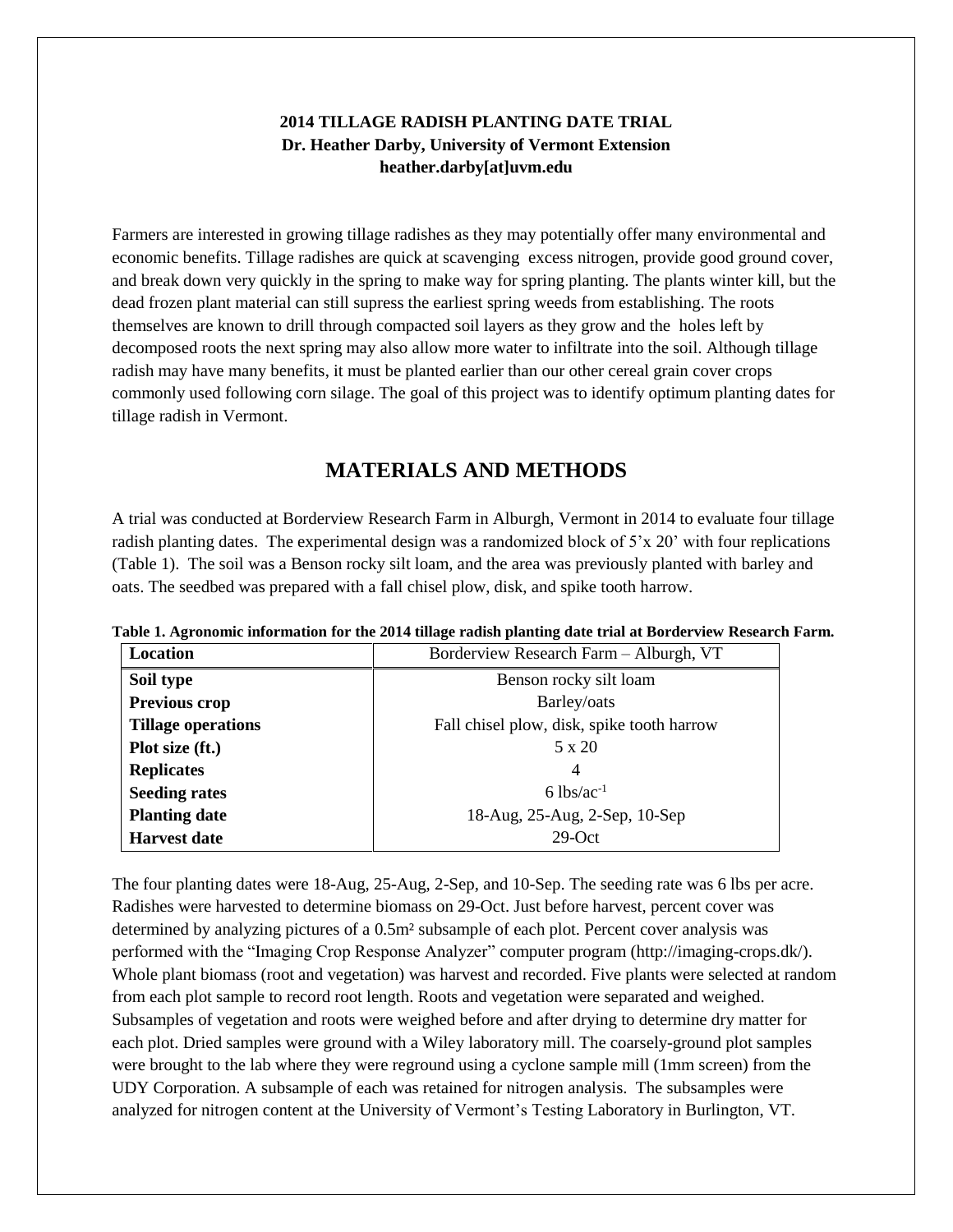Yield data and stand characteristics were analyzed using mixed model analysis using the mixed procedure of SAS (SAS Institute, 1999). Replications within trials were treated as random effects, and hybrids were treated as fixed. Hybrid mean comparisons were made using the Least Significant Difference (LSD) procedure when the F-test was considered significant  $(p<0.10)$ .

Variations in yield and quality can occur because of variations in genetics, soil, weather, and other growing conditions. Statistical analysis makes it possible to determine whether a difference among hybrids is real or whether it might have occurred due to other variations in the field. At the bottom of each table a LSD value is presented for each variable (i.e. yield). Least Significant Differences (LSDs) at the 0.10 level of significance are shown. Where the difference between two treatments within a column is equal to or greater than the LSD value at the bottom of the column, you can be sure that for 9 out of 10 times, there is a real difference between the two treatments. In the example below, treatment C is significantly different from treatment A but not from hybrid B. The difference between C and B is equal to 1.5, which is less than the LSD value of 2.0. This means that these treatments did not differ in yield. The difference between C and A is equal to 3.0, which is greater than the LSD value of 2.0. This means that the yields of these treatments were significantly different from one another. The asterisk indicates that treatment B was not significantly lower than the top yielding treatment C, indicated in bold.

| Treatment | Yield  |  |
|-----------|--------|--|
| А         | 6.0    |  |
| B         | $7.5*$ |  |
| C         | $9.0*$ |  |
| LSD(0.10) | 2.0    |  |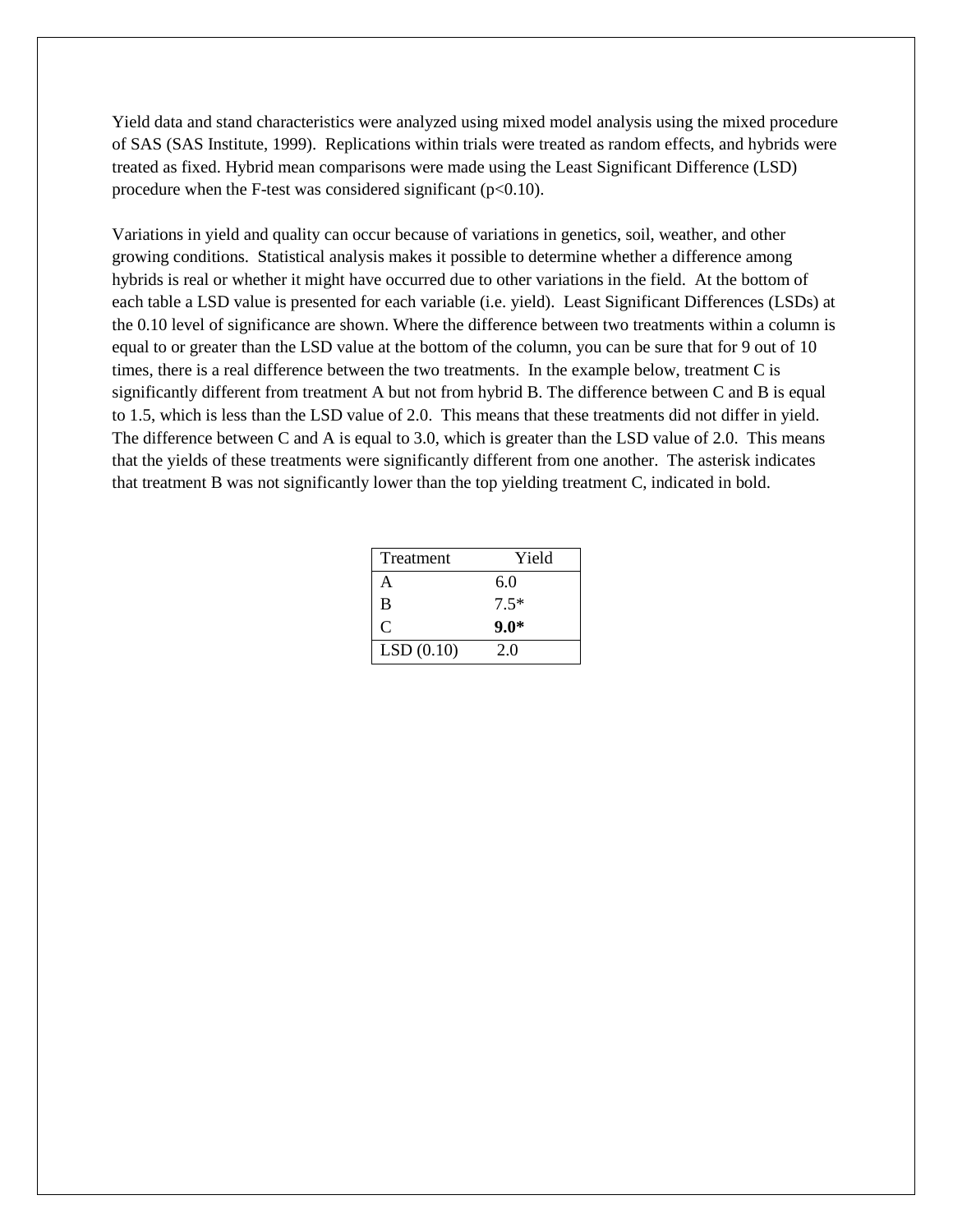## **RESULTS**

Using data from a Davis Instruments Vantage Pro2 weather station at Borderview Research Farm in Alburgh, VT, weather data was summarized for fall 2014 (Table 2). The table shows weather information from the August (first planting date of tillage radish) through the October (time of harvest). August was slightly cooler than usual, with average weather in September and warmer than normal in October (based on 1981-2010 data). While August and October had average levels of precipitation, September was dry with 2.31 inches less than the average rainfall. There were an accumulated 1016 Growing Degree Days (GDDs) at a base temperature of 50°F from the beginning of August to the end of October. This was 117 more than the historical 30-year average for August-October.

| Alburgh, VT                       | August | September      | October |
|-----------------------------------|--------|----------------|---------|
| Average temperature $(^{\circ}F)$ | 67.6   | 60.6           | 51.9    |
| Departure from normal             | $-1.2$ | 0.0            | 3.7     |
|                                   |        |                |         |
| Precipitation (inches)            | 3.98   | 1.33           | 4.27    |
| Departure from normal             | 0.07   | $-2.31$        | 0.67    |
|                                   |        |                |         |
| Growing Degree Days (base 50°F)   | 550    | 339            | 127     |
| Departure from normal             | $-31$  | 21             | 127     |
|                                   |        |                |         |
| Growing Degree Days (base 44°F)   | 736    | 501            | 258     |
| Departure from normal             | $-31$  | $\mathcal{R}$  | 128     |
|                                   |        |                |         |
| Growing Degree Days (base 32°F)   | 1108   | 860            | 622     |
| Departure from normal             | $-31$  | $\overline{2}$ | 119     |

#### **Table 2. Summarized weather data for fall 2014 – Alburgh, VT.**

Based on weather data from a Davis Instruments Vantage Pro2 with WeatherLink data logger. Historical averages are for 30 years of NOAA data (1981-2010) from Burlington, VT.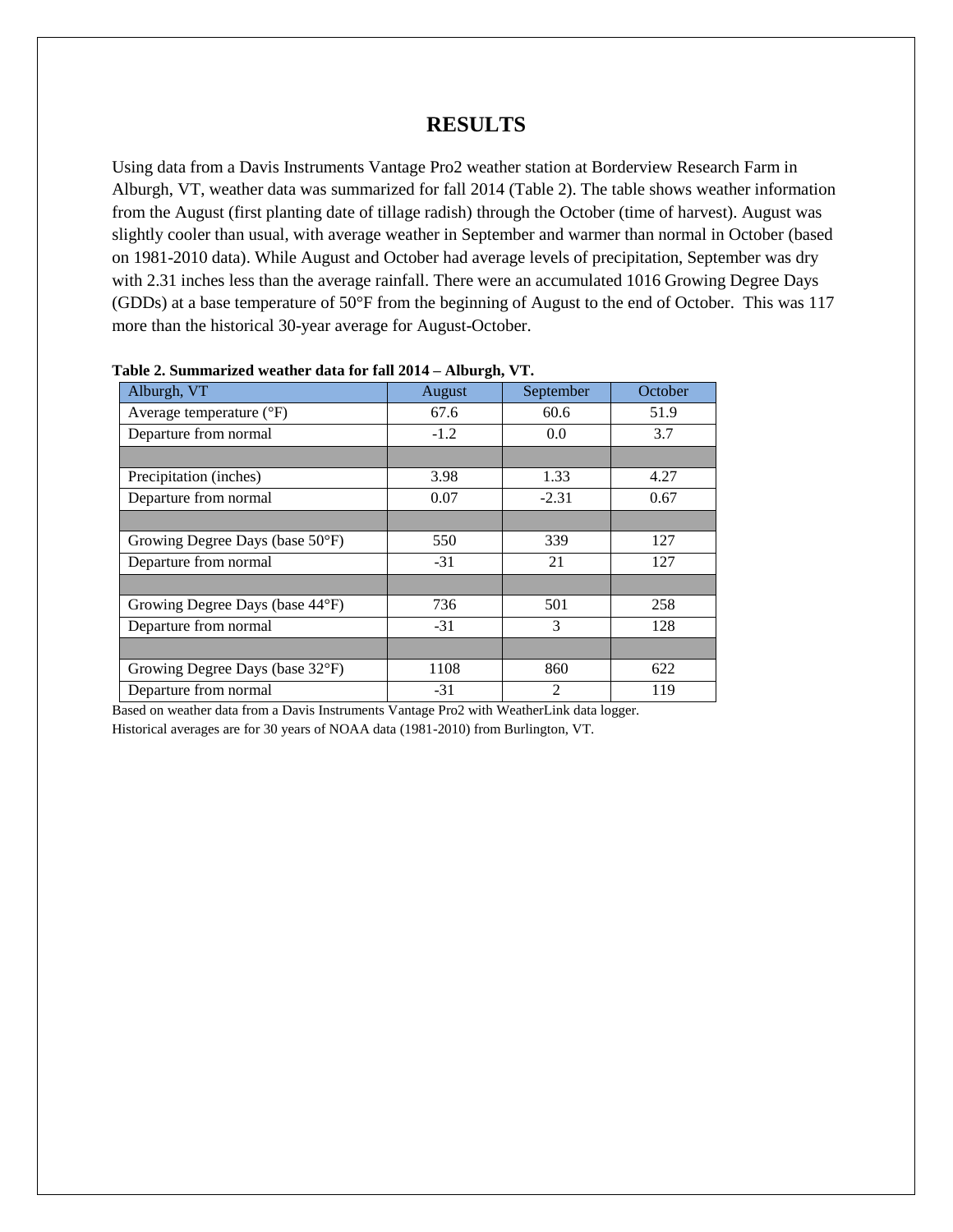The 18-Aug planting date resulted in the highest root dry matter and nitrogen yield per acre (Table 3). Although root biomass differed significantly by planting date, the aboveground vegetative matter remained relatively consistent in dry matter yield. Total nitrogen content of the plant did not differ statistically by planting date. Overall, the vegetative biomass had higher nitrogen concentrations than the root biomass of the tillage radish.

| <b>Planting Date</b> | Vegetation    | Root          | Whole plant    | Vegetation    | Root          |
|----------------------|---------------|---------------|----------------|---------------|---------------|
|                      | nitrogen      | nitrogen      | nitrogen yield | dry matter    | dry matter    |
|                      | yield         | yield         |                | yield         | yield         |
|                      | $lbs/ac^{-1}$ | $lbs/ac^{-1}$ | $lbs/ac^{-1}$  | $lbs/ac^{-1}$ | $lbs/ac^{-1}$ |
|                      | 76.7          | $30.3*$       | 107            | 2682          | 1574*         |
| $18-Aug$             |               |               |                |               |               |
| $25-Aug$             | $96.2*$       | $21.9*$       | 118            | 2822          | 999           |
| $2-Sep$              | $107*$        | 15.2          | 122            | 2690          | 610           |
| $10-$ Sep            | $116*$        | 13.5          | 130            | 2539          | 465           |
| LSD(0.10)            | 32.9          | 9.4           | <b>NS</b>      | <b>NS</b>     | 343           |
| Trial mean           | 99.1          | 20.2          | 119.3          | 2683          | 912           |

## **Table 3: Dry matter yields by planting date, Alburgh, VT 2014.**

Treatments indicated in **bold** had the top observed performance.

\* Treatments that did not perform significantly lower than the top performer.

 $NS = No$  significant difference.

The earliest planting dates (18-Aug and 25-Aug) had the longest root length and the tallest plants (Table 4). Percent soil cover did not differ by planting date and on average provided 95.4% coverage of the soil.

### **Table 4: Tillage radish root length, plant height, and soil cover by planting date, Alburgh, VT, 2014.**

| Planting date | Root length | Plant height | Soil cover |
|---------------|-------------|--------------|------------|
|               | cm          | cm           | $\%$       |
| $18-Aug$      | $23.9*$     | $26.4*$      | 93.4       |
| $25-Aug$      | $20.6*$     | $31.9*$      | 98.4       |
| $2-Sep$       | 17.0        | 24.4         | 95.2       |
| $10-$ Sep     | 14.7        | 15.6         | 94.4       |
| LSD(0.10)     | 3.68        | 7.32         | <b>NS</b>  |
| Trial mean    | 19.0        | 24.6         | 95.4       |
|               |             |              |            |

Treatments indicated in **bold** had the top observed performance.

\* Treatments that did not perform significantly lower than the top performer.

NS = No significant difference.